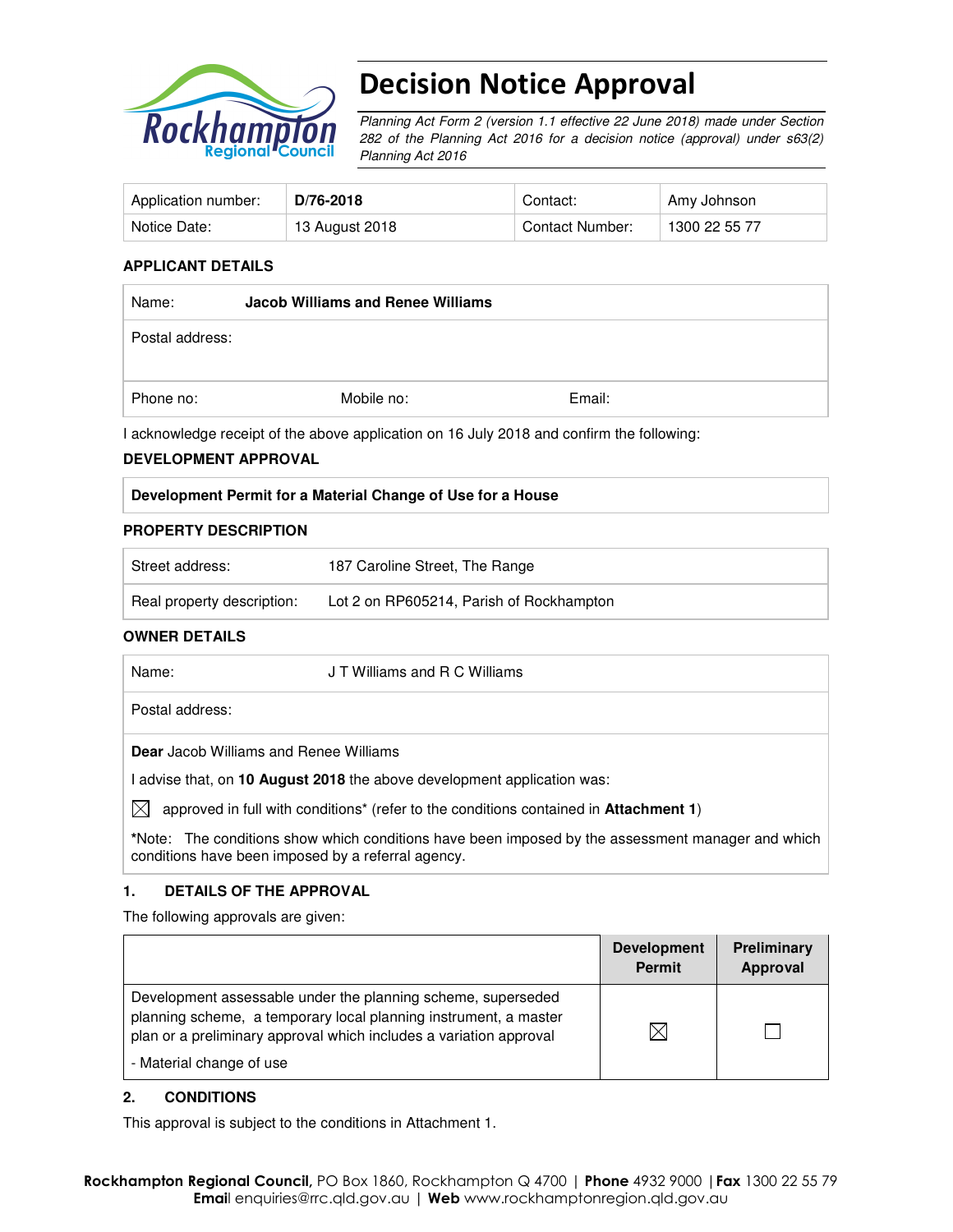## **3. FURTHER DEVELOPMENT PERMITS REQUIRED**

Please be advised that the following development permits are required to be obtained before the development can be carried out:

| Type of development permit required | Subject of the required development permit |
|-------------------------------------|--------------------------------------------|
| Plumbing and Drainage Works         |                                            |
| Building Works                      |                                            |

## **4. REFERRAL AGENCIES** NIL

## **5. THE APPROVED PLANS**

#### **The approved development must be completed and maintained generally in accordance with the approved drawings and documents:**

| <b>Plan/Document Name</b> | <b>Plan/Document Reference</b> | Dated        |
|---------------------------|--------------------------------|--------------|
| Site                      | 18 013, S-00                   | 30 July 2018 |
| Ground Floor Plan         | 18 013, S-01                   | 30 July 2018 |
| Upper Floor Plan          | 18 013, S-02                   | 30 July 2018 |
| Elevation                 | 18 013, S-03                   | 30 July 2018 |
| Elevations                | 18 013, S-04                   | 30 July 2018 |
| 3D Views                  | 18 013, S-05                   | 30 July 2018 |

### **6. CURRENCY PERIOD FOR THE APPROVAL (s.85 of the Planning Act)**

The standard currency periods stated in section 85 of Planning Act 2016 apply to each aspect of development in this approval, if not stated in the conditions of approval attached.

## **7. STATEMENT OF REASONS**

| Description of the<br>development      | The proposed development is for Material Change of Use for a House                                                                                                                                                                                                                                                                                              |  |
|----------------------------------------|-----------------------------------------------------------------------------------------------------------------------------------------------------------------------------------------------------------------------------------------------------------------------------------------------------------------------------------------------------------------|--|
| <b>Reasons for Decision</b>            | The proposed House design remains consistent with styles and features<br>a)<br>of other pre-1946 dwelling houses in the street.                                                                                                                                                                                                                                 |  |
|                                        | The carport has been designed to be ancillary in size and scale to the<br>b)<br>main dwelling house and does not dominate the appearance of the<br>House.                                                                                                                                                                                                       |  |
|                                        | The proposed use does not compromise the strategic framework in the<br>C)<br>Rockhampton Region Planning Scheme 2015;                                                                                                                                                                                                                                           |  |
|                                        | Assessment of the development against the relevant zone purpose,<br>d)<br>planning scheme codes and planning scheme policies demonstrates<br>that the proposed development will not cause significant adverse<br>impacts on the surrounding natural environment, built environment and<br>infrastructure, community facilities, or local character and amenity; |  |
|                                        | The proposed development does not compromise the relevant State<br>e)<br>Planning Policy.                                                                                                                                                                                                                                                                       |  |
| <b>Assessment</b><br><b>Benchmarks</b> | The proposed development was assessed against the following assessment<br>benchmarks:<br>Neighbourhood Character Overlay Code                                                                                                                                                                                                                                   |  |
|                                        |                                                                                                                                                                                                                                                                                                                                                                 |  |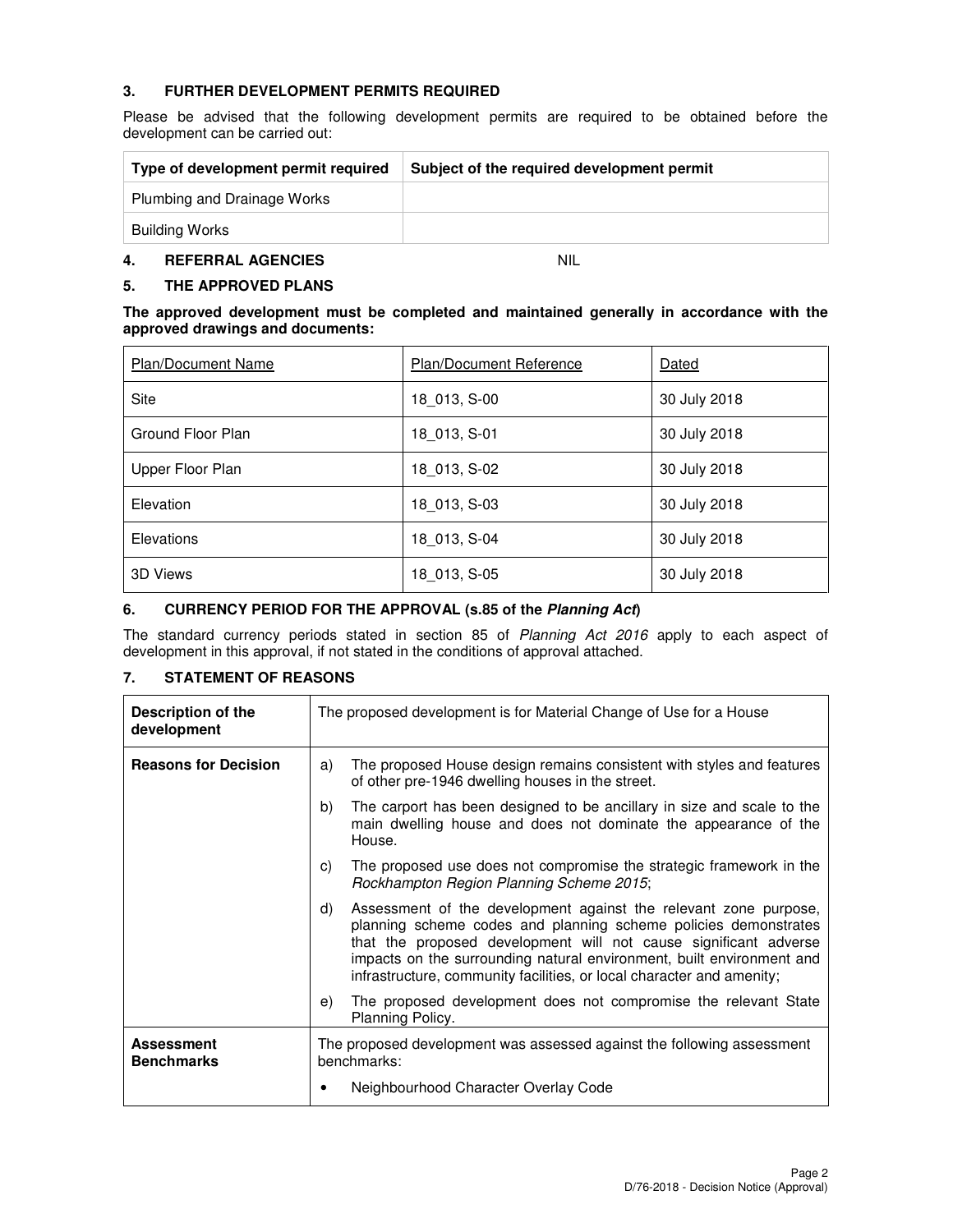| <b>Compliance with</b><br>assessment<br><b>benchmarks</b> | The development was assessed against all of the assessment benchmarks<br>listed above and complies with all of these with the exceptions listed below. |                                                                                                                                                                                                                                                                         |  |
|-----------------------------------------------------------|--------------------------------------------------------------------------------------------------------------------------------------------------------|-------------------------------------------------------------------------------------------------------------------------------------------------------------------------------------------------------------------------------------------------------------------------|--|
|                                                           | <b>Assessment</b><br><b>Benchmark</b>                                                                                                                  | Reasons for the approval despite non-<br>compliance with benchmark                                                                                                                                                                                                      |  |
|                                                           | Neighbourhood<br><b>Character Overlay Code</b>                                                                                                         | The proposed house design is consistent with the<br>other dwelling houses in the street and is in<br>keeping with the character of the surrounding<br>area. In addition, the proposed carport is not<br>prominent and visually dominant when viewed<br>from the street. |  |

## **8. APPEAL RIGHTS**

The rights of an applicant to appeal to a tribunal or the Planning and Environment Court against a decision about a development application are set out in chapter 6, part 1 of the Planning Act 2016. There may also be a right to make an application for a declaration by a tribunal (see chapter 6, part 2 of the Planning Act 2016).

### Appeal by an applicant

An applicant for a development application may appeal to the Planning and Environment Court against the following:

- the refusal of all or part of the development application
- a provision of the development approval
- the decision to give a preliminary approval when a development permit was applied for
- a deemed refusal of the development application.

An applicant may also have a right to appeal to the Development tribunal. For more information, see schedule 1 of the Planning Act 2016.

The timeframes for starting an appeal in the Planning and Environment Court are set out in section 229 of the Planning Act 2016.

**Attachment 2** is an extract from the Planning Act 2016 that sets out the applicant's appeal rights and the appeal rights of a submitter.

### **9. WHEN THE DEVELOPMENT APPROVAL TAKES EFFECT**

This development approval takes effect:

From the time the decision notice is given  $-$  if there is no submitter and the applicant does not appeal the decision to the court.

Or

When the submitter's appeal period ends – if there is a submitter and the applicant does not appeal the decision to the court.

Or

Subject to the decision of the court, when the appeal is finally decided  $-$  if an appeal is made to the court.

#### **10. ASSESSMENT MANAGER**

| Name: | Tarnya Fitzgibbon<br><b>COORDINATOR</b> | Signature: | Date: 13 August 2018 |
|-------|-----------------------------------------|------------|----------------------|
|       | <b>DEVELOPMENT ASSESSMENT</b>           |            |                      |

#### **Attachment 1 – Conditions of the approval**

**Part 1 – Conditions imposed by the assessment manager** [Note: where a condition is imposed about infrastructure under Chapter 4 of the Planning Act 2016, the relevant provision of the Act under which this condition was imposed must be specified.]

#### **Attachment 2—Extract on appeal rights**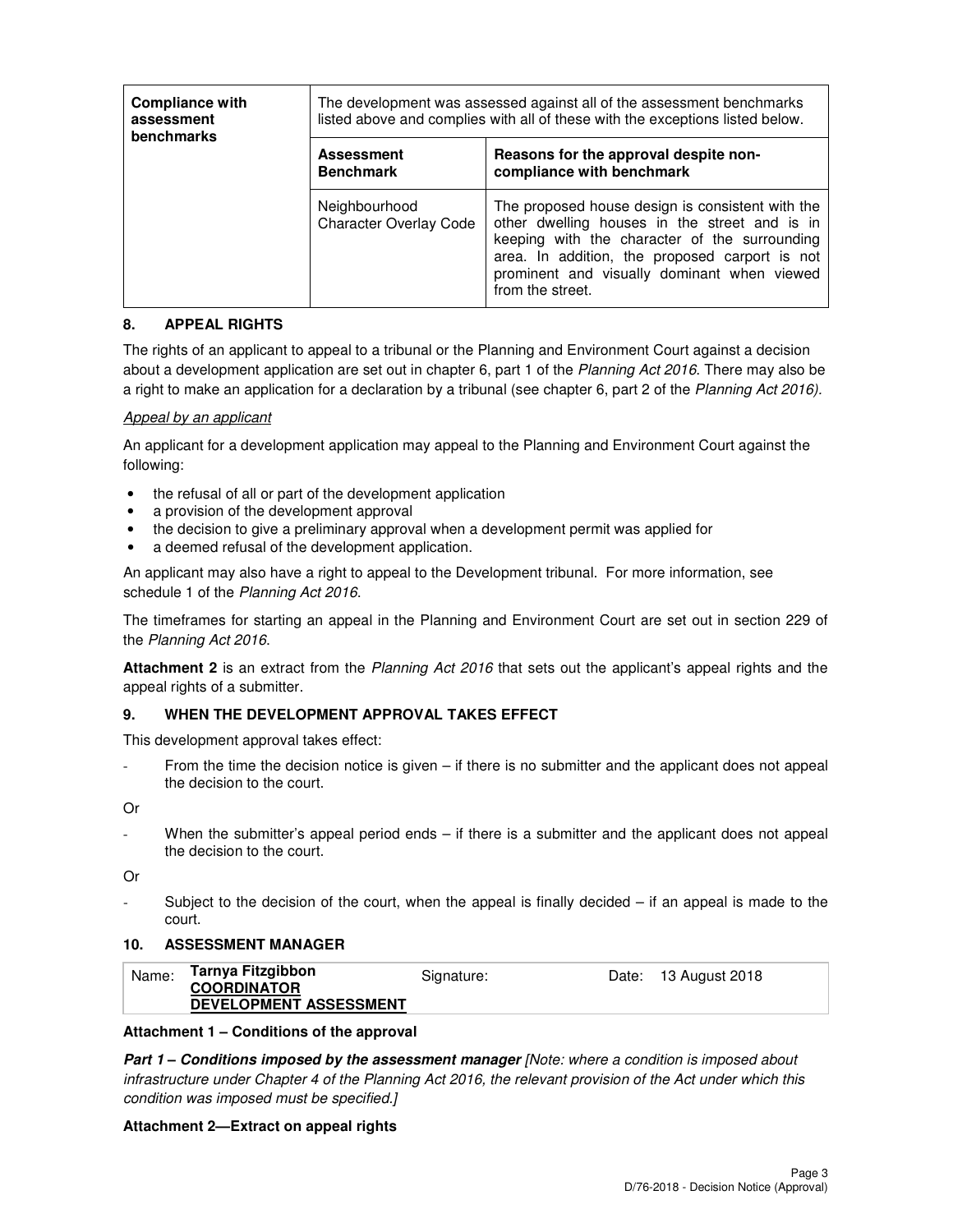

## **Attachment 1 – Part 1 Rockhampton Regional Council Conditions**

Planning Act 2016

## 1.0 ADMINISTRATION

- 1.1 The Developer and his employee, agent, contractor or invitee is responsible for ensuring compliance with the conditions of this development approval.
- 1.2 Where these Conditions refer to "Council" in relation to requiring Council to approve or to be satisfied as to any matter, or conferring on the Council a function, power or discretion, that role may be fulfilled in whole or in part by a delegate appointed for that purpose by the Council.
- 1.3 All conditions, works, or requirements of this development approval must be undertaken, and completed:
	- 1.3.1 to Council's satisfaction;
	- 1.3.2 at no cost to Council; and
	- 1.3.3 prior to the issue of the Certificate of Classification for the Building Works,

unless otherwise stated.

- 1.4 The following further Development Permits must be obtained prior to the commencement of any works associated with their purposes:
	- 1.4.1 Plumbing and Drainage Works; and
	- 1.4.2 Building Works.
- 1.5 The Development Permit for Plumbing and Drainage Works must be obtained prior to the issue of a Development Permit for Building Works.
- 1.6 All works must be designed, constructed and maintained in accordance with the relevant Council policies, guidelines and standards, unless otherwise stated.
- 1.7 All engineering drawings/specifications, design and construction works must be in accordance with the requirements of the relevant Australian Standards and must be approved, supervised and certified by a Registered Professional Engineer of Queensland.

### 2.0 APPROVED PLANS AND DOCUMENTS

2.1 The approved development must be completed and maintained generally in accordance with the approved plans and documents, except where amended by any condition of this development approval:

| <b>Plan/Document Name</b> | Plan/Document Reference | Dated        |
|---------------------------|-------------------------|--------------|
| <b>Site</b>               | 18 013, S-00            | 30 July 2018 |
| Ground Floor Plan         | 18 013, S-01            | 30 July 2018 |
| Upper Floor Plan          | 18 013, S-02            | 30 July 2018 |
| Elevation                 | 18 013, S-03            | 30 July 2018 |
| <b>Elevations</b>         | 18 013, S-04            | 30 July 2018 |
| 3D Views                  | 18 013, S-05            | 30 July 2018 |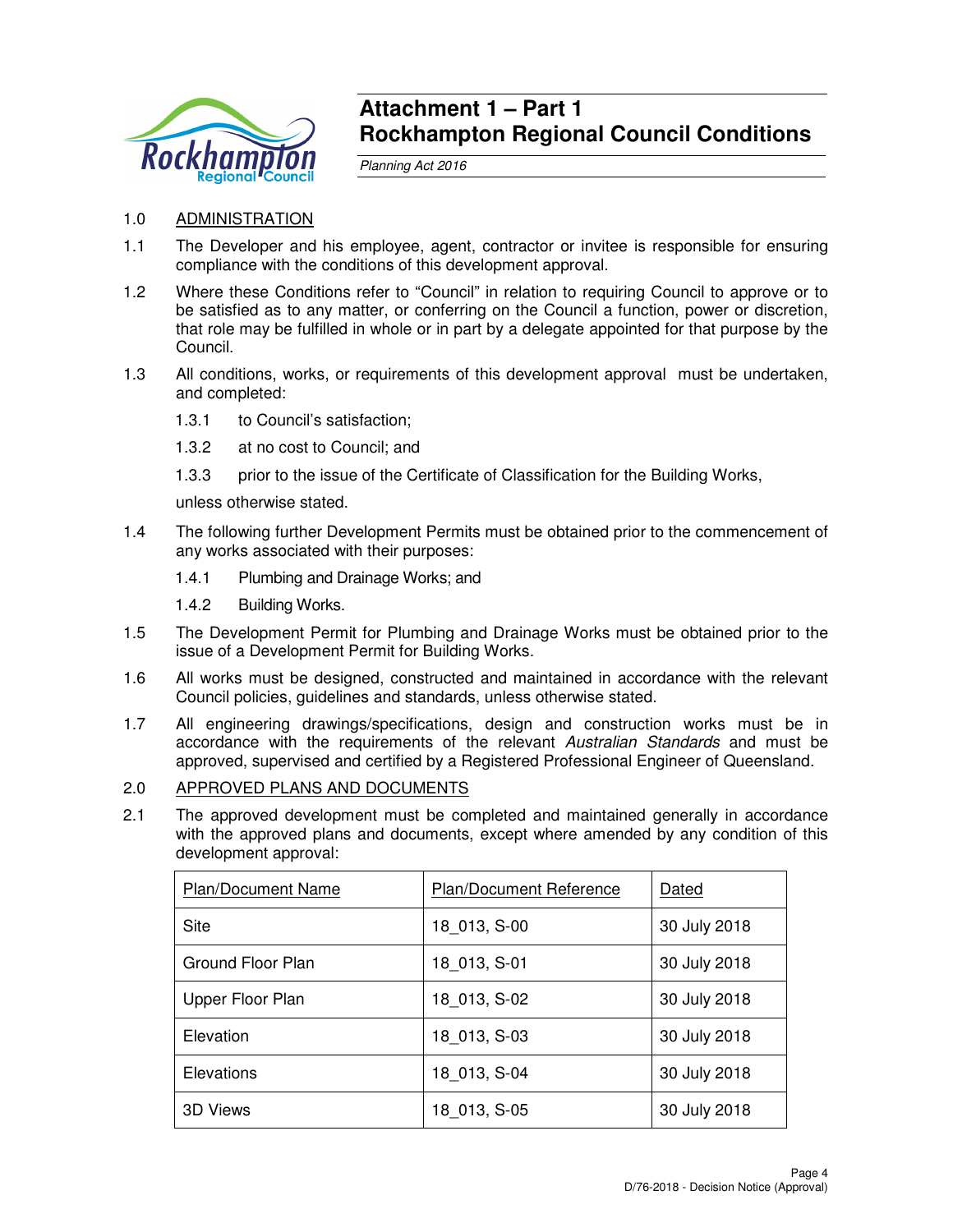2.2 Where there is any conflict between the conditions of this development approval and the details shown on the approved plans and documents, the conditions of this development approval must prevail.

## 3.0 ACCESS WORKS

3.1 All access works must be designed and constructed in accordance with the approved plans (refer to condition 2.1), Capricorn Municipal Development Guidelines and Australian Standard AS2890 "Parking facilities".

## 4.0 PLUMBING AND DRAINAGE WORKS

- 4.1 All internal plumbing and drainage works must be designed and constructed in accordance with the Capricorn Municipal Development Guidelines, Water Supply (Safety and Reliability) Act 2008, Plumbing and Drainage Act 2002, Council's Plumbing and Drainage Policies and the provisions of a Development Permit for Plumbing and Drainage Works.
- 4.2 The development must be connected to Council's reticulated sewerage and water networks.

## 5.0 ROOF AND ALLOTMENT DRAINAGE WORKS

5.1 All roof and allotment runoff from the development must be directed to a lawful point of discharge and must not restrict, impair or change the natural flow of runoff water or cause a nuisance to surrounding land or infrastructure.

## 6.0 SITE WORKS

6.1 Site works must be constructed such that they do not, at any time, in any way restrict, impair or change the natural flow of runoff water, or cause a nuisance or worsening to surrounding land or infrastructure.

## 7.0 BUILDING WORKS

- 7.1 The development must consist of building materials primarily of:
	- 7.1.1 roofing of custom orb profile metal roof sheeting and quad or half round guttering; and
	- 7.1.2 light weight wall cladding.
- 7.2 Any fencing along the primary street frontage must be in accordance with the following:
	- 7.2.1 a maximum height of 1.2 metres: or
	- 7.2.2 a maximum height of 1.8 metres with a minimum 50 per cent transparency; and
	- 7.2.3 not consist of tin, iron, colorbond or similar large non-transparent sheeting materials.

## 8.0 ELECTRICITY

8.1 Electricity services must be provided to the development in accordance with the standards and requirements of the relevant service provider.

## 9.0 TELECOMMUNICATIONS

9.1 Telecommunications services must be provided to the development in accordance with the standards and requirements of the relevant service provider. Unless otherwise stipulated by telecommunications legislation at the time of installation, this includes all necessary pits and pipes, and conduits that provide a connection to the telecommunications network.

## 10.0 ASSET MANAGEMENT

- 10.1 Any alteration necessary to electricity, telephone, water mains, sewerage mains, and/or public utility installations resulting from the development or in connection with the development, must be undertaken and completed at no cost to Council.
- 10.2 Any damage to existing stormwater, water supply and sewerage infrastructure, kerb and channel, pathway or roadway (including removal of concrete slurry from public land and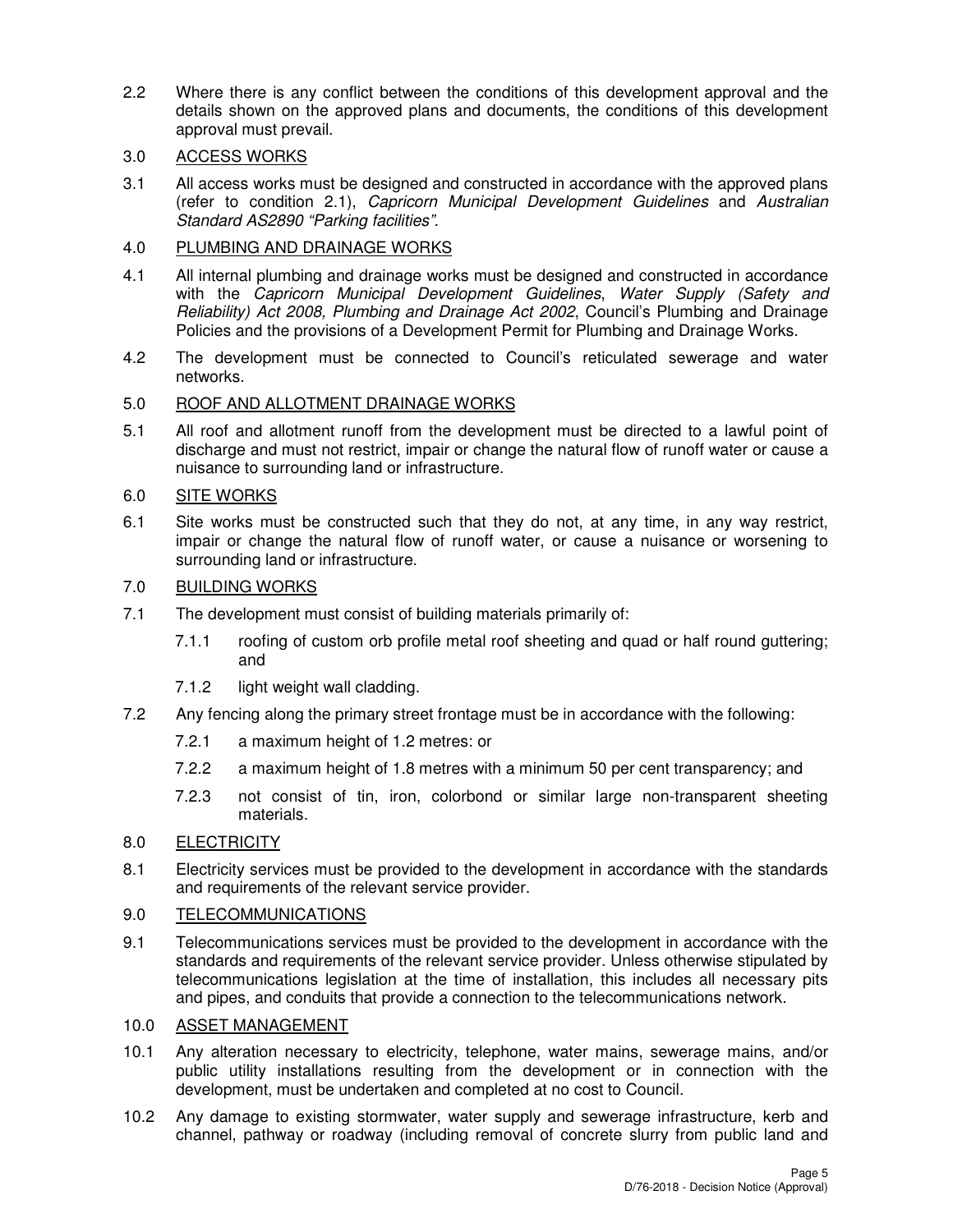Council infrastructure), that occurs while any works are being carried out in association with this development approval must be repaired at full cost to the developer. This includes the reinstatement of any existing traffic signs or pavement markings that may have been removed or damaged.

## 11.0 OPERATING PROCEDURES

11.1 All construction materials, waste, waste skips, machinery and contractors' vehicles must be located and stored or parked within the development site. Storage of materials or parking of construction machinery or contractors' vehicles must not occur within Caroline Street.

## ADVISORY NOTES

## NOTE 1. Aboriginal Cultural Heritage

It is advised that under section 23 of the Aboriginal Cultural Heritage Act 2003, a person who carries out an activity must take all reasonable and practicable measures to ensure the activity does not harm Aboriginal cultural heritage (the "cultural heritage duty of care"). Maximum penalties for breaching the duty of care are listed in the Aboriginal cultural heritage legislation. The information on Aboriginal cultural heritage is available on the Department of Aboriginal and Torres Strait Islander Partnerships website www.datsip.qld.gov.au.

## NOTE 2. General Environmental Duty

General environmental duty under the *Environmental Protection Act 1994* prohibits unlawful environmental nuisance caused by noise, aerosols, particles, dust, ash, fumes, light, odour or smoke beyond the boundaries of the development site during all stages of the development including earthworks, construction and operation.

## NOTE 3. General Safety Of Public During Construction

The Work Health and Safety Act 2011 and Manual of Uniform Traffic Control Devices must be complied with in carrying out any construction works, and to ensure safe traffic control and safe public access in respect of works being constructed on a road.

## NOTE 4. Works in Road Reserve Permit

It is advised that a Works in Road Reserve Permit (including a fee for the vehicle crossover and compliant with Standard Capricorn Municipal Development Guidelines, Standard Drawings) may be accepted in place of the application for a Development Permit for Operational Works (access works).

### NOTE 5. Infrastructure Charges

Council has resolved not to issue an Infrastructure Charges Notice for this development because the new infrastructure charges arising from the development are less than the credits applicable for the new development.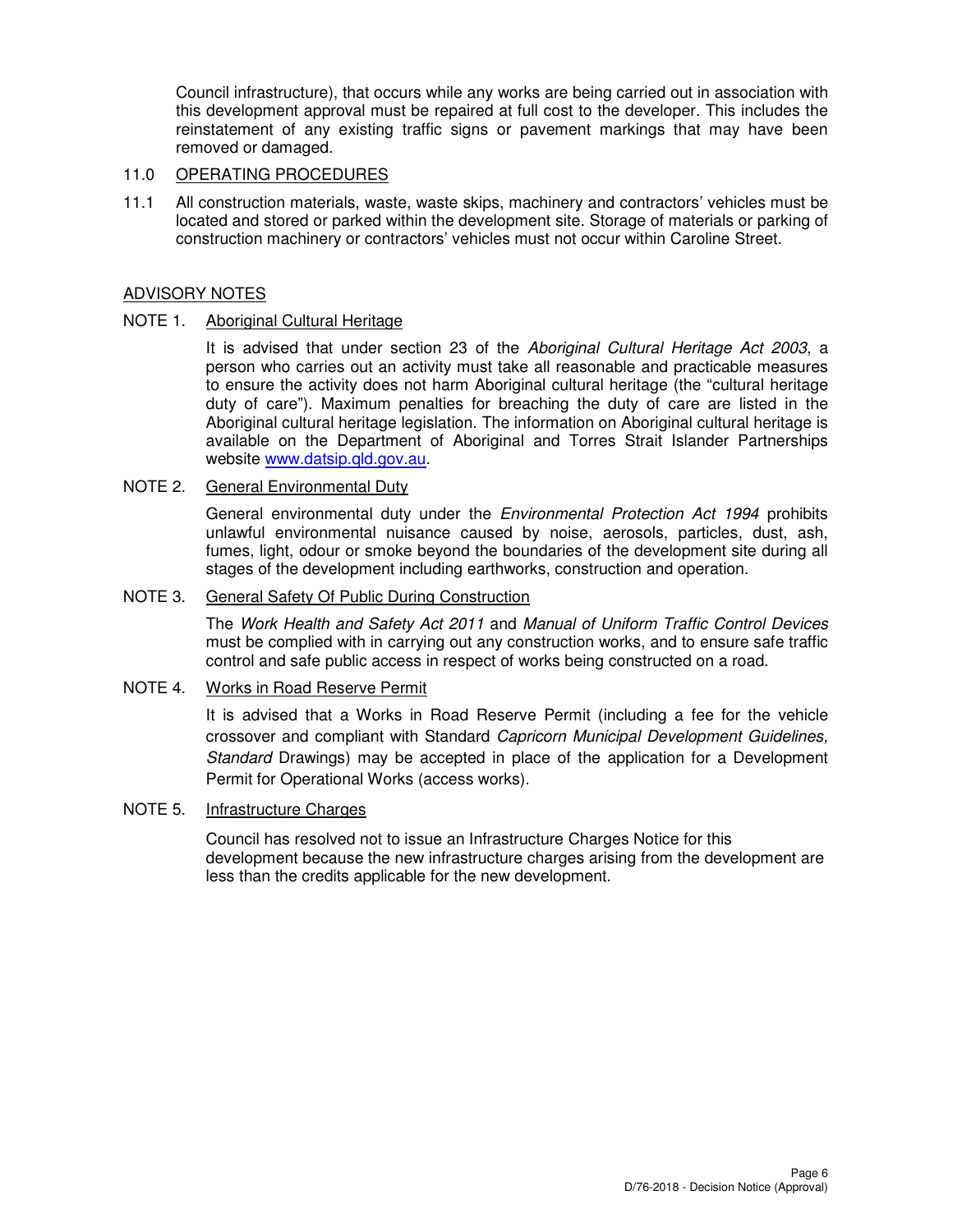

# **Attachment 2 - Appeal Rights**

PLANNING ACT 2016

The following is an extract from the Planning Act 2016 (Chapter 6)

### **Appeal rights**

#### **229 Appeals to tribunal or P&E Court**

- (1) Schedule 1 states—
	- (a) matters that may be appealed to— (i) either a tribunal or the P&E Court; or (ii) only a tribunal; or (iii) only the P&E Court; and
	- (b) the person—
		- (i) who may appeal a matter (the **appellant**); and
		- (ii) who is a respondent in an appeal of the matter; and
		- (iii) who is a co-respondent in an appeal of the matter; and
		- (iv) who may elect to be a co-respondent in an appeal of the matter.
- (2) An appellant may start an appeal within the appeal period.
- (3) The **appeal period** is—
	- (a) for an appeal by a building advisory agency—10 business days after a decision notice for the decision is given to the agency or
	- (b) for an appeal against a deemed refusal—at any time after the deemed refusal happens; or
	- (c) for an appeal against a decision of the Minister, under chapter 7, part 4, to register premises or to renew the registration of premises—20 business days after a notice is published under section 269(3)(a) or (4); or
	- (d) for an appeal against an infrastructure charges notice— 20 business days after the infrastructure charges notice is given to the person; or
	- (e) for an appeal about a deemed approval of a development application for which a decision notice has not been given—30 business days after the applicant gives the deemed approval notice to the assessment manager; or
	- (f) for any other appeal—20 business days after a notice of the decision for the matter, including an enforcement notice, is given to the person.
	- Note—

See the P&E Court Act for the court's power to extend the appeal period.

- (4) Each respondent and co-respondent for an appeal may be heard in the appeal.
- (5) If an appeal is only about a referral agency's response, the assessment manager may apply to the tribunal or P&E Court to withdraw from the appeal.
- (6) To remove any doubt, it is declared that an appeal against an infrastructure charges notice must not be about—
	- (a) the adopted charge itself; or
	- (b) for a decision about an offset or refund—
		- (i) the establishment cost of trunk infrastructure identified in a LGIP; or

(ii) the cost of infrastructure decided using the method

- included in the local government's charges resolution. **230 Notice of appeal**
- (1) An appellant starts an appeal by lodging, with the registrar
- of the tribunal or P&E Court, a notice of appeal that— (a) is in the approved form; and
	- (b) succinctly states the grounds of the appeal.
- (2) The notice of appeal must be accompanied by the required fee.
- (3) The appellant or, for an appeal to a tribunal, the registrar must, within the service period, give a copy of the notice of appeal to—
- (a) the respondent for the appeal; and
- (b) each co-respondent for the appeal; and
- (c) for an appeal about a development application under schedule 1, table 1, item 1—each principal submitter for the development application; and
- (d) for an appeal about a change application under schedule 1, table 1, item 2—each principal submitter for the change application; and
- (e) each person who may elect to become a co-respondent for the appeal, other than an eligible submitter who is not a principal submitter in an appeal under paragraph  $(c)$  or  $(d)$ ; and
- (f) for an appeal to the P&E Court—the chief executive; and
- (g) for an appeal to a tribunal under another Act—any other person who the registrar considers appropriate.
- (4) The **service period** is—
	- (a) if a submitter or advice agency started the appeal in the P&E Court—2 business days after the appeal is started; or
	- (b) otherwise—10 business days after the appeal is started.
- (5) A notice of appeal given to a person who may elect to be a co-respondent must state the effect of subsection
- (6) A person elects to be a co-respondent by filing a notice of election, in the approved form, within 10 business days after the notice of appeal is given to the person*.*
- **231 Other appeals**
- (1) Subject to this chapter, schedule 1 and the P&E Court Act, unless the Supreme Court decides a decision or other matter under this Act is affected by jurisdictional error, the decision or matter is non-appealable.
- (2) The Judicial Review Act 1991, part 5 applies to the decision or matter to the extent it is affected by jurisdictional error.
- (3) A person who, but for subsection (1) could have made an application under the Judicial Review Act 1991 in relation to the decision or matter, may apply under part 4 of that Act for a statement of reasons in relation to the decision or matter.
- (4) In this section— **decision** includes—
	- (a) conduct engaged in for the purpose of making a decision; and
	- (b) other conduct that relates to the making of a decision; and
	- (c) the making of a decision or the failure to make a decision; and
	- (d) a purported decision; and
	- (e) a deemed refusal.

**non-appealable**, for a decision or matter, means the decision or matter—

- (a) is final and conclusive; and
- (b) may not be challenged, appealed against, reviewed, quashed, set aside or called into question in any other way under the Judicial Review Act 1991 or otherwise, whether by the Supreme Court, another court, a tribunal or another entity; and
- (c) is not subject to any declaratory, injunctive or other order of the Supreme Court, another court, a tribunal or another entity on any ground.

#### **232 Rules of the P&E Court**

- (1) A person who is appealing to the P&E Court must comply with the rules of the court that apply to the appeal.
- (2) However, the P&E Court may hear and decide an appeal even if the person has not complied with rules of the P&E Court.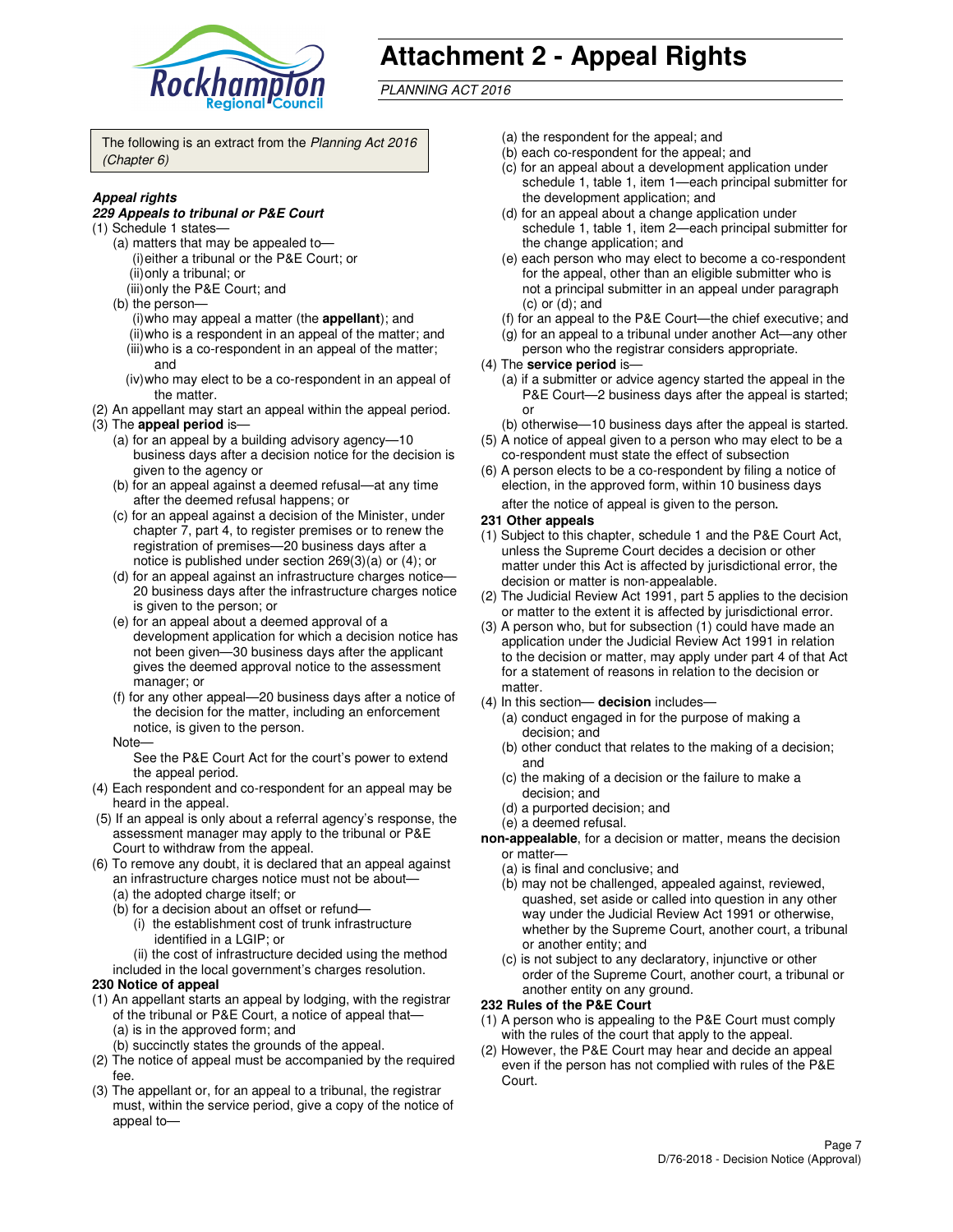

## **Appeal Rights**

PLANNING ACT 2016

## **Schedule 1**

## **Appeals section 229**

#### **1 Appeal rights and parties to appeals**

- (1) Table 1 states the matters that may be appealed to—(a) the P&E court; or (b) a tribunal.
- (2) However, table 1 applies to a tribunal only if the matter involves—
	- (a) the refusal, or deemed refusal of a development application, for—
	- (i) a material change of use for a classified building; or
	- (ii) operational work associated with building work, a retaining wall, or a tennis court; or
	- (b) a provision of a development approval for—
	- (i) a material change of use for a classified building; or
- (ii) operational work associated with building work, a retaining wall, or a tennis court; or
	- (c) if a development permit was applied for—the decision to give a preliminary approval for—
		- (i) a material change of use for a classified building; or
		- (ii) operational work associated with building work, a retaining wall, or a tennis court; or
	- (d) a development condition if—
		- (i) the development approval is only for a material change of use that involves the use of a building classified under the Building Code as a class 2 building; and
		- (ii) the building is, or is proposed to be, not more than 3 storeys; and
		- (iii) the proposed development is for not more than 60 sole-occupancy units; or
	- (e) a decision for, or a deemed refusal of, an extension application for a development approval that is only for a material change of use of a classified building; or
	- (f) a decision for, or a deemed refusal of, a change application for a development approval that is only for a material change of use of a classified building; or
	- (g) a matter under this Act, to the extent the matter relates to—
		- (i) the Building Act, other than a matter under that Act that may or must be decided by the Queensland Building and Construction Commission; or
		- (ii) the Plumbing and Drainage Act, part 4 or 5; or
	- (h) a decision to give an enforcement notice in relation to a matter under paragraphs (a) to (g); or
	- (i) a decision to give an infrastructure charges notice; or
	- (j) the refusal, or deemed refusal, of a conversion application; or
	- (k) a matter that, under another Act, may be appealed to the tribunal; or
	- (l) a matter prescribed by regulation.
- (3) Also, table 1 does not apply to a tribunal if the matter
	- involves—
	- (a) for a matter in subsection  $(2)(a)$  to  $(d)$ 
		- (i) a development approval for which the development application required impact assessment; and
		- (ii) a development approval in relation to which the assessment manager received a properly made submission for the development application; or
	- (b) a provision of a development approval about the identification or inclusion, under a variation approval, of a matter for the development.
- (4) Table 2 states the matters that may be appealed only to the P&E Court.
- (5) Table 3 states the matters that may be appealed only to the tribunal.
- (6) In each table—
	- (a) column 1 states the appellant in the appeal; and
	- (b) column 2 states the respondent in the appeal; and
	- (c) column 3 states the co-respondent (if any) in the appeal; and
	- (d) column 4 states the co-respondents by election (if any) in the appeal.
- $(7)$  If the chief executive receives a notice of appeal under section  $230(3)(f)$ , the chief executive may elect to be a corespondent in the appeal.

| Table 1<br>Appeals to the P&E Court and, for certain matters, to a tribunal                                      |                                                                                                                                |                                                                                          |                                                       |  |
|------------------------------------------------------------------------------------------------------------------|--------------------------------------------------------------------------------------------------------------------------------|------------------------------------------------------------------------------------------|-------------------------------------------------------|--|
| 1. Development applications<br>An appeal may be made against-<br>(c) a provision of the development approval; or | (a) the refusal of all or part of the development application; or<br>(b) the deemed refusal of the development application; or | (d) if a development permit was applied for—the decision to give a preliminary approval. |                                                       |  |
| Column 4<br>Column 1<br>Column 2<br>Column 3                                                                     |                                                                                                                                |                                                                                          |                                                       |  |
| Appellant                                                                                                        | Respondent                                                                                                                     | Co-respondent                                                                            | Co-respondent by election                             |  |
| (if any)<br>$($ if any $)$                                                                                       |                                                                                                                                |                                                                                          |                                                       |  |
| The applicant                                                                                                    | The assessment<br>manager                                                                                                      | If the appeal is about<br>a concurrence                                                  | 1 A concurrence agency that is<br>not a co-respondent |  |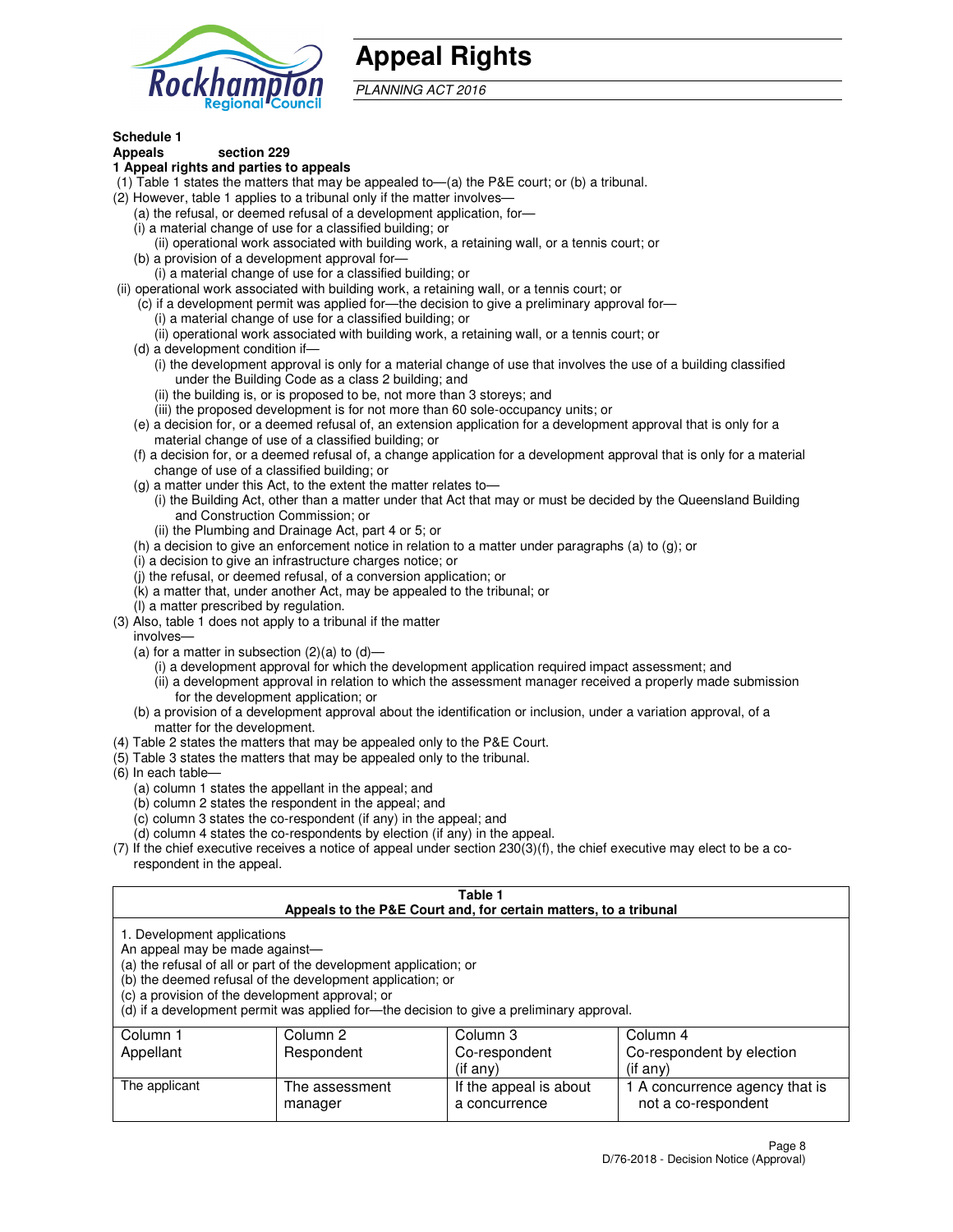|                                                                                                                                                                                                         | Table 1<br>Appeals to the P&E Court and, for certain matters, to a tribunal |                                                                 |                                                                                                                                                                                                                                                                                                                                                     |  |  |
|---------------------------------------------------------------------------------------------------------------------------------------------------------------------------------------------------------|-----------------------------------------------------------------------------|-----------------------------------------------------------------|-----------------------------------------------------------------------------------------------------------------------------------------------------------------------------------------------------------------------------------------------------------------------------------------------------------------------------------------------------|--|--|
|                                                                                                                                                                                                         |                                                                             | agency's referral<br>response-the<br>concurrence agency         | 2 If a chosen Assessment<br>manager is the respondent-<br>the prescribed assessment<br>manager<br>3 Any eligible advice agency for<br>the application<br>4 Any eligible submitter for the<br>application                                                                                                                                            |  |  |
| 2. Change applications<br>An appeal may be made against-<br>(b) a deemed refusal of a change application.                                                                                               |                                                                             |                                                                 | (a) a responsible entity's decision for a change application, other than a decision made by the P&E court; or                                                                                                                                                                                                                                       |  |  |
| Column <sub>1</sub><br>Appellant                                                                                                                                                                        | Column <sub>2</sub><br>Respondent                                           | Column <sub>3</sub><br>Co-respondent<br>(if any)                | Column 4<br>Co-respondent by election<br>(if any)                                                                                                                                                                                                                                                                                                   |  |  |
| 1 The applicant<br>2 If the responsible<br>entity is the<br>assessment<br>manager-an<br>affected entity that<br>gave a pre-request<br>notice or response<br>notice                                      | The responsible<br>entity                                                   | If an affected entity<br>starts the appeal-the<br>applicant     | A concurrence agency for the<br>1.<br>development application<br>2 If a chosen assessment<br>manager is the respondent-<br>the prescribed assessment<br>manager<br>3 A private certifier for the<br>development application<br>4 Any eligible advice agency for<br>the change application<br>5 Any eligible submitter for the<br>change application |  |  |
| 3. Extension applications<br>An appeal may be made against-<br>(a) the assessment manager's decision about an extension application; or<br>(b) a deemed refusal of an extension application.            |                                                                             |                                                                 |                                                                                                                                                                                                                                                                                                                                                     |  |  |
| Column 1<br>Appellant                                                                                                                                                                                   | Column <sub>2</sub><br>Respondent                                           | Column <sub>3</sub><br>Co-respondent<br>(if any)                | Column 4<br>Co-respondent by election<br>(if any)                                                                                                                                                                                                                                                                                                   |  |  |
| 1 The applicant<br>1<br>For a matter other<br>2<br>than a deemed<br>refusal of an<br>extension<br>application $-$ a<br>concurrence<br>agency, other than<br>the chief executive,<br>for the application | The assessment<br>manager                                                   | If a concurrence<br>agency starts the<br>appeal - the applicant | If a chosen assessment<br>manager is the respondent - the<br>prescribed assessment manager                                                                                                                                                                                                                                                          |  |  |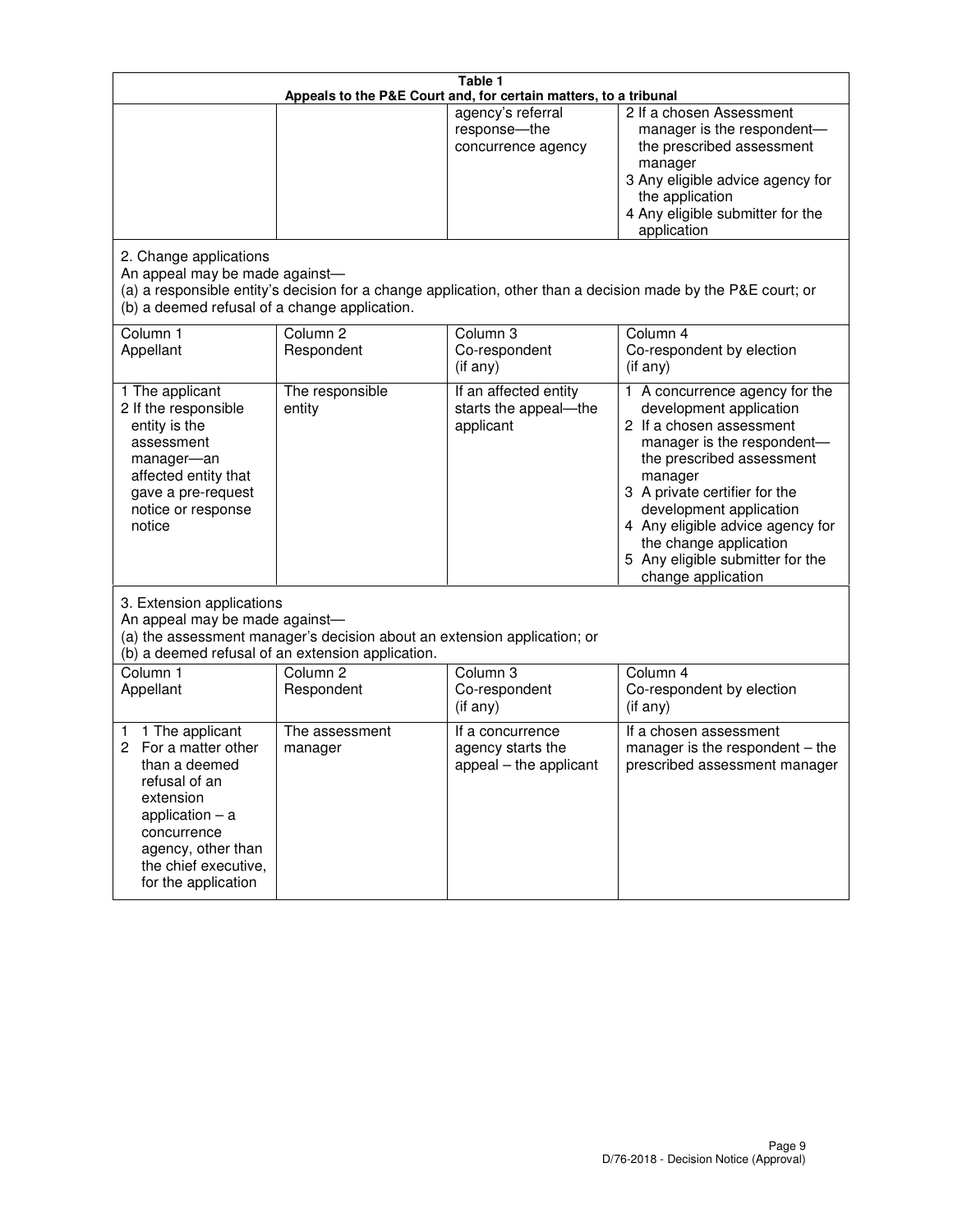#### **Table 1 Appeals to the P&E Court and, for certain matters, to a tribunal**

4. Infrastructure charges notices

An appeal may be made against an infrastructure charges notice on 1 or more of the following grounds

- a) The notice involved an error relating to
	- (i) The application of the relevant adopted charge; or

Examples of errors in applying an adopted charge –

- The incorrect application of gross floor area for a non-residential development
- Applying an incorrect 'use category', under a regulation, to the development
	- (i) The working out of extra demands, for section 120; or
	- (ii) An offset or refund; or
- b) The was no decision about an offset or refund; or
- c) If the infrastructure charges notice states a refund will be given the timing for giving the refund; or
- d) The amount of the charge is so unreasonable that no reasonable relevant local government could have imposed the amount.

| Column 1<br>Appellant                                    | Column 2<br>Respondent                                                    | Column 3<br>Co-respondent<br>$($ if any $)$ | Column 4<br>Co-respondent by election<br>$($ if any $)$ |
|----------------------------------------------------------|---------------------------------------------------------------------------|---------------------------------------------|---------------------------------------------------------|
| The person given the<br>Infrastructure charges<br>notice | The local government<br>that gave the<br>infrastructure charges<br>notice |                                             |                                                         |

5. Conversion applications

An appeal may be made against—

(a) the refusal of a conversion application; or

(b) a deemed refusal of a conversion application.

| Column 1<br>Appellant | Column 2<br>Respondent                                                  | Column 3<br>Co-respondent<br>$($ if any $)$ | Column 4<br>Co-respondent by election<br>$($ if any $)$ |  |  |
|-----------------------|-------------------------------------------------------------------------|---------------------------------------------|---------------------------------------------------------|--|--|
| The applicant         | The local government<br>to which the conversion<br>application was made |                                             |                                                         |  |  |

6. Enforcement notices

An appeal may be made against the decision to give an enforcement notice.

| Column 1<br>Appellant                      | Column 2<br>Respondent       | Column 3<br>Co-respondent<br>$($ if any $)$ | Column 4<br>Co-respondent by election<br>(if any)                                                                                                                          |
|--------------------------------------------|------------------------------|---------------------------------------------|----------------------------------------------------------------------------------------------------------------------------------------------------------------------------|
| The person given the<br>enforcement notice | The enforcement<br>authority |                                             | If the enforcement authority is<br>not the local government for<br>the premises in relation to which<br>the offence is alleged to have<br>happened-the local<br>government |

#### **Table 2 Appeals to the P&E Court only**

1. Appeals from tribunal

An appeal may be made against a decision of a tribunal, other than a decision under

section 252, on the ground of—

(a) an error or mistake in law on the part of the tribunal; or

(b) jurisdictional error.

| Column 1<br>Appellant                             | Column 2<br>Respondent                                    | Column 3<br>Co-respondent<br>(if any) | Column 4<br>Co-respondent by election<br>(if any) |
|---------------------------------------------------|-----------------------------------------------------------|---------------------------------------|---------------------------------------------------|
| A party to the<br>proceedings for the<br>decision | The other party to the<br>proceedings for the<br>decision | $\overline{\phantom{a}}$              |                                                   |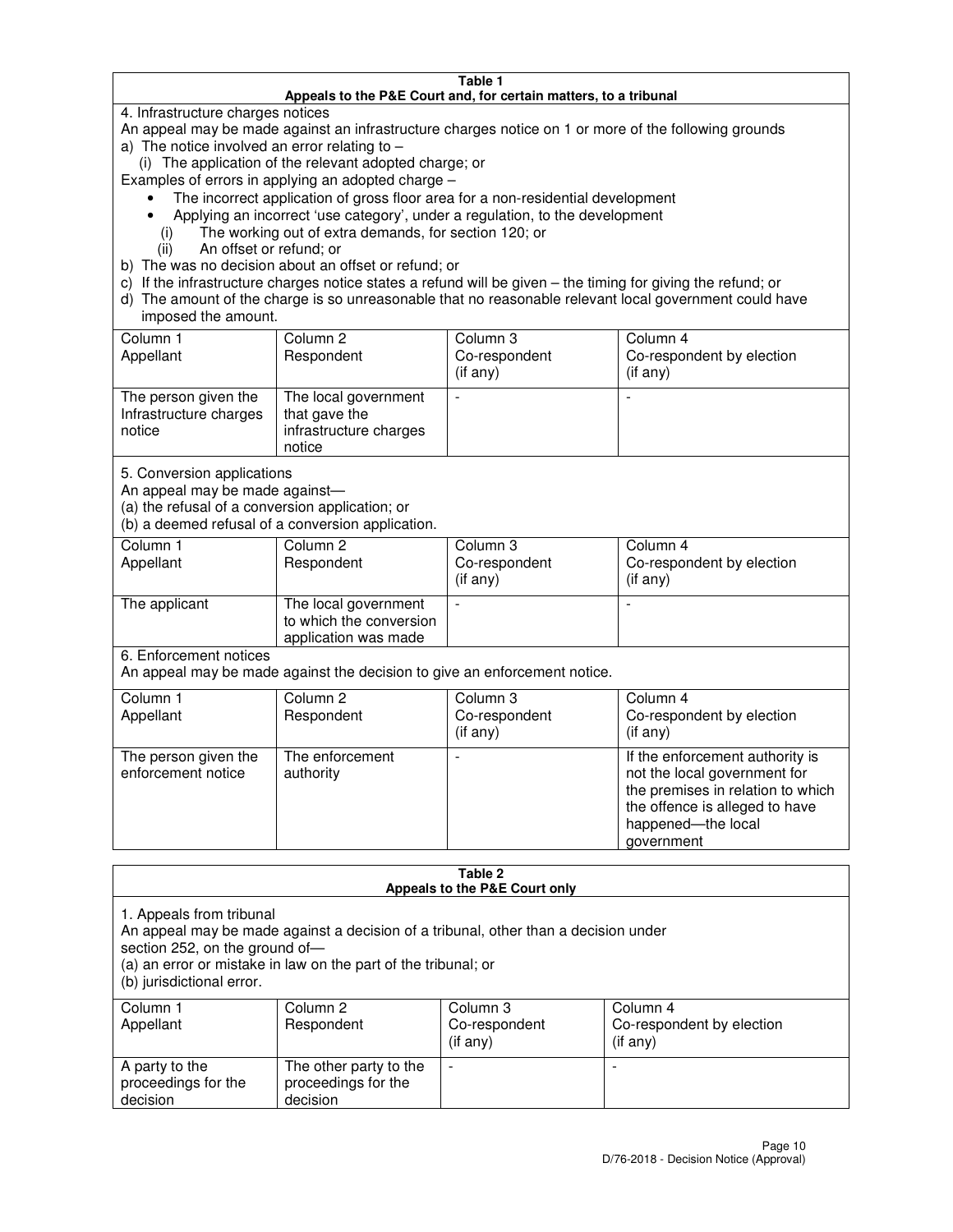#### **Table 2 Appeals to the P&E Court only**

2. Eligible submitter appeals

An appeal may be made against the decision to give a development approval, or an approval for a change application, to the extent that the decision relates to—

(a) any part of the development application for the development approval that required impact assessment; or (b) a variation request.

| Column 1<br>Appellant                                                                                                                                                                                                                                                                                                                                                                                              | Column 2<br>Respondent                                                                                                     | Column 3<br>Co-respondent<br>$($ if any $)$                                                                               | Column 4<br>Co-respondent by election<br>(i f any)   |
|--------------------------------------------------------------------------------------------------------------------------------------------------------------------------------------------------------------------------------------------------------------------------------------------------------------------------------------------------------------------------------------------------------------------|----------------------------------------------------------------------------------------------------------------------------|---------------------------------------------------------------------------------------------------------------------------|------------------------------------------------------|
| 1 For a development<br>application-an<br>eligible submitter for<br>the development<br>application<br>2 For a change<br>application-an<br>eligible submitter for<br>the change<br>application                                                                                                                                                                                                                       | 1 For a development<br>application-the<br>assessment<br>manager<br>2 For a change<br>application-the<br>responsible entity | 1 The applicant<br>2 If the appeal is<br>about a concurrence<br>agency's referral<br>response---the<br>concurrence agency | Another eligible<br>submitter for the<br>application |
| 3. Eligible submitter and eligible advice agency appeals<br>An appeal may be made against a provision of a development approval, or failure to<br>include a provision in the development approval, to the extent the matter relates to-<br>(a) any part of the development application or the change application, for the development approval, that<br>required impact assessment; or<br>(b) a variation request. |                                                                                                                            |                                                                                                                           |                                                      |
| Column <sub>1</sub><br>Appellant                                                                                                                                                                                                                                                                                                                                                                                   | Column <sub>2</sub><br>Respondent                                                                                          | Column 3<br>Co-respondent                                                                                                 | Column 4<br>Co-respondent by election                |
|                                                                                                                                                                                                                                                                                                                                                                                                                    |                                                                                                                            | (if any)                                                                                                                  | (i f any)                                            |
| 1 For a development<br>application-an<br>eligible submitter for<br>the development<br>application                                                                                                                                                                                                                                                                                                                  | 1 For a development<br>application-the<br>assessment<br>manager<br>2 For a change                                          | 1 The applicant<br>2 If the appeal is<br>about a concurrence<br>agency's referral<br>response---the                       | Another eligible submitter for the<br>application    |

concurrence agency

4. Compensation claims

2 For a change application—an eligible submitter for

the change application 3 An eligible advice agency for the development application or change application

An appeal may be made against—

(a) a decision under section 32 about a compensation claim; or

(b) a decision under section 265 about a claim for compensation; or

application—the responsible entity

(c) a deemed refusal of a claim under paragraph (a) or (b).

| Column 1<br>Appellant                      | Column 2<br>Respondent                                 | Column 3<br>Co-respondent<br>(if any) | Column 4<br>Co-respondent by election<br>$($ if any $)$ |
|--------------------------------------------|--------------------------------------------------------|---------------------------------------|---------------------------------------------------------|
| A person dissatisfied<br>with the decision | The local<br>government to which<br>the claim was made | -                                     |                                                         |
| 5. Registered premises                     |                                                        |                                       |                                                         |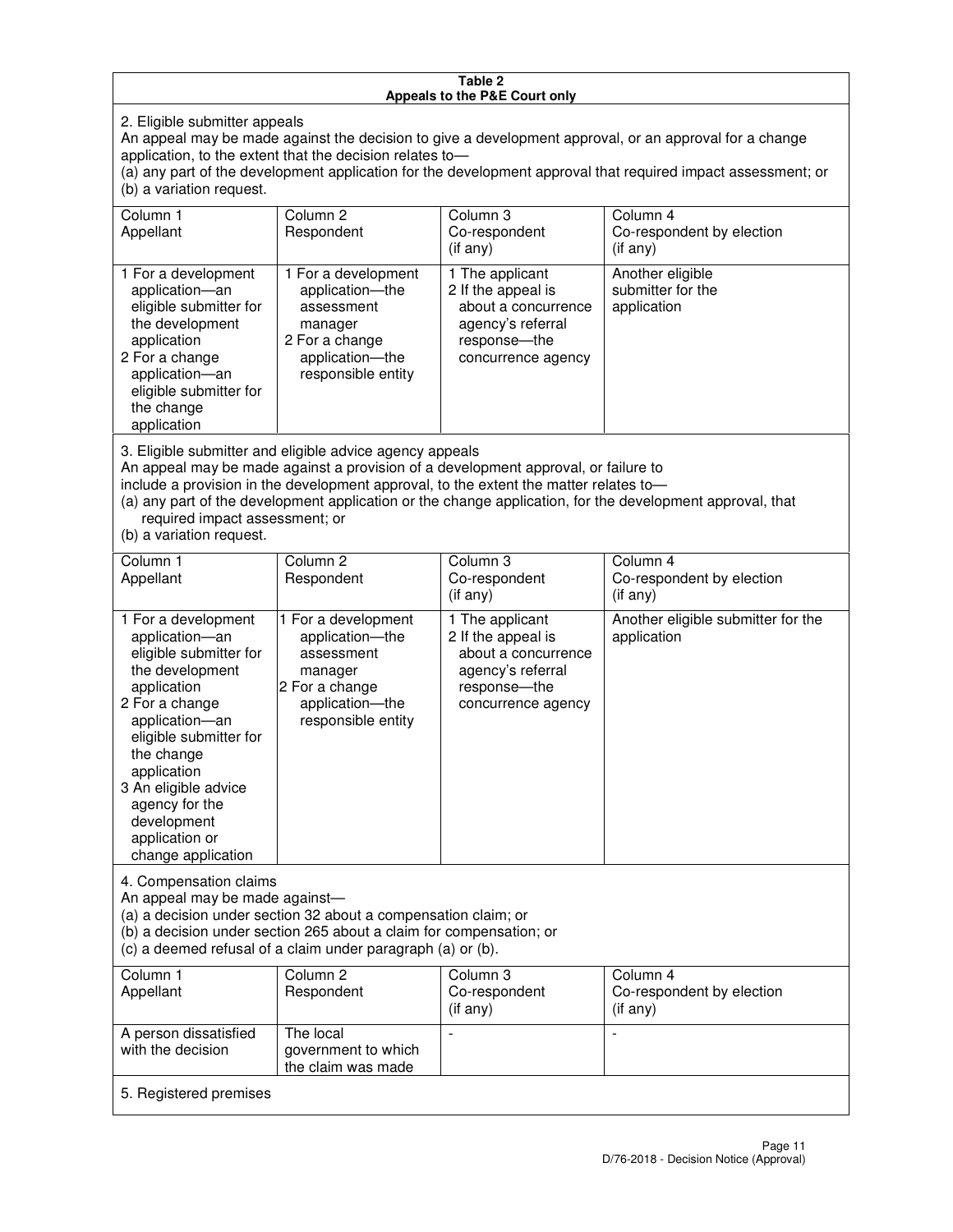| Table 2<br>Appeals to the P&E Court only                                                                                                                                                                                                                                                                                |                                   |                                       |                                                                                                                                                                             |  |  |
|-------------------------------------------------------------------------------------------------------------------------------------------------------------------------------------------------------------------------------------------------------------------------------------------------------------------------|-----------------------------------|---------------------------------------|-----------------------------------------------------------------------------------------------------------------------------------------------------------------------------|--|--|
| An appeal may be made against a decision of the Minister under chapter 7, part 4.                                                                                                                                                                                                                                       |                                   |                                       |                                                                                                                                                                             |  |  |
|                                                                                                                                                                                                                                                                                                                         |                                   |                                       |                                                                                                                                                                             |  |  |
| Column 1<br>Appellant                                                                                                                                                                                                                                                                                                   | Column <sub>2</sub><br>Respondent | Column <sub>3</sub><br>Co-respondent  | Column <sub>4</sub><br>Co-respondent by election                                                                                                                            |  |  |
|                                                                                                                                                                                                                                                                                                                         |                                   | (if any)                              | (if any)                                                                                                                                                                    |  |  |
| 1 A person given a<br>decision notice about<br>the decision<br>2 If the decision is to<br>register premises or<br>renew the<br>registration of<br>premises-an owner<br>or occupier of<br>premises in the<br>affected area for the<br>registered premises<br>who is dissatisfied<br>with the decision                    | <b>The Minister</b>               |                                       | If an owner or occupier starts the<br>appeal – the owner of the<br>registered premises                                                                                      |  |  |
| 6. Local laws<br>An appeal may be made against a decision of a local government, or conditions applied,<br>under a local law about-<br>(a) the use of premises, other than a use that is the natural and ordinary consequence of prohibited<br>development; or<br>(b) the erection of a building or other structure.    |                                   |                                       |                                                                                                                                                                             |  |  |
| Column 1                                                                                                                                                                                                                                                                                                                | Column <sub>2</sub>               | Column 3                              | Column $\overline{4}$                                                                                                                                                       |  |  |
| Appellant                                                                                                                                                                                                                                                                                                               | Respondent                        | Co-respondent<br>(if any)             | Co-respondent by election<br>(if any)                                                                                                                                       |  |  |
| A person who-<br>(a) applied for the<br>decision; and<br>(b) is dissatisfied with<br>the decision or<br>conditions.                                                                                                                                                                                                     | The local government              |                                       |                                                                                                                                                                             |  |  |
| Table 3                                                                                                                                                                                                                                                                                                                 |                                   |                                       |                                                                                                                                                                             |  |  |
| Appeals to the tribunal only<br>1. Building advisory agency appeals<br>An appeal may be made against giving a development approval for building work to the extent the building<br>work required code assessment against the building assessment provisions.<br>Column 1<br>Column <sub>2</sub><br>Column 3<br>Column 4 |                                   |                                       |                                                                                                                                                                             |  |  |
| Appellant                                                                                                                                                                                                                                                                                                               | Respondent                        | Co-respondent<br>(if any)             | Co-respondent by election<br>(if any)                                                                                                                                       |  |  |
| A building advisory<br>agency for the<br>development application<br>related to the approval                                                                                                                                                                                                                             | The assessment<br>manager         | The applicant                         | 1 A concurrence agency for the<br>development application<br>related to the approval<br>2 A private certifier for the<br>development application<br>related to the approval |  |  |
| 3. Certain decisions under the Building Act and the Plumbing and Drainage Act<br>An appeal may be made against a decision under-<br>(a) the Building Act, other than a decision made by the Queensland Building and Construction Commission; or<br>(b) the Plumbing and Drainage Act, part 4 or 5.                      |                                   |                                       |                                                                                                                                                                             |  |  |
| Column 1<br>Appellant                                                                                                                                                                                                                                                                                                   | Column <sub>2</sub><br>Respondent | Column 3<br>Co-respondent<br>(if any) | Column 4<br>Co-respondent by election<br>(if any)                                                                                                                           |  |  |